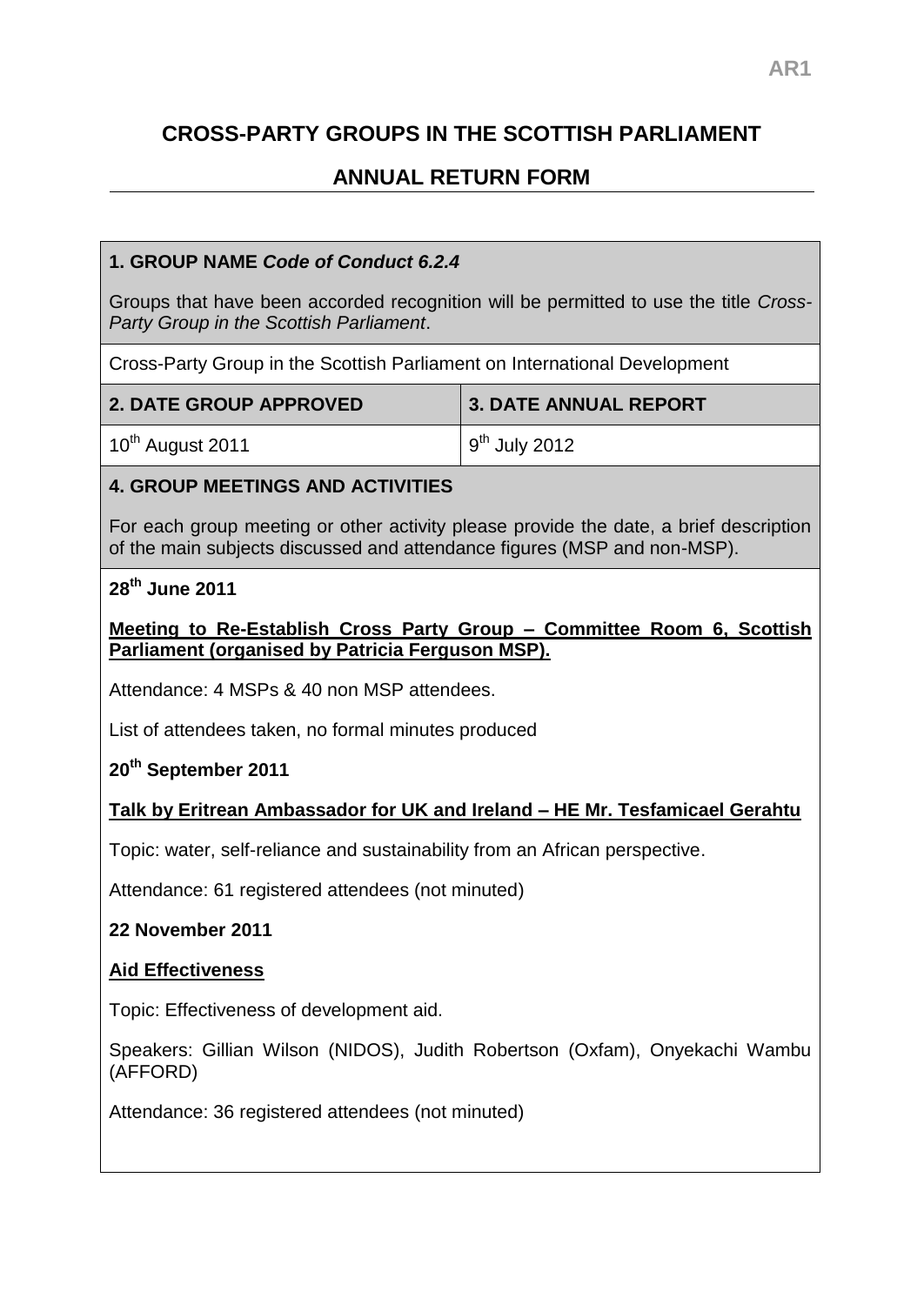# **24 January 2012**

#### **An Engineers Toolkit for the Developing World**

Topic: helping engineers plan and deliver infrastructure for international development, poverty alleviation and the UN MDGs

Speaker: Paul Jowitt (Heriot Watt)

Attendees: 25 registered attendees (not minuted)

#### **20 March 2012**

#### **Global Poverty Project**

Speaker: Brian Miller (Global Poverty Project)

Registered attendees: 33 registered attendees(not minuted)

#### **19 June 2012**

#### **AGM and Global Education and Global Learning**

Topic: discussion on the importance of international issues in the Scottish curriculum and how global teaching/learning can be improved.

Speaker: Susan McIntosh (ScotDec) and Anne Kane (Oxfam)

Attendance: 2: MSPs and 16 Group Members (Minutes produced)

# **5. GROUP MEMBERS** *Code of Conduct 6.4, Rules 2, 3, 5, 6 & 8*

When listing members, who are MSPs, only the MSPs name need be given. For members from outwith the Parliament, the name of the member and any employer they represent must be given.

| <b>MSPs</b> | Non-MSPs Individuals |
|-------------|----------------------|
|-------------|----------------------|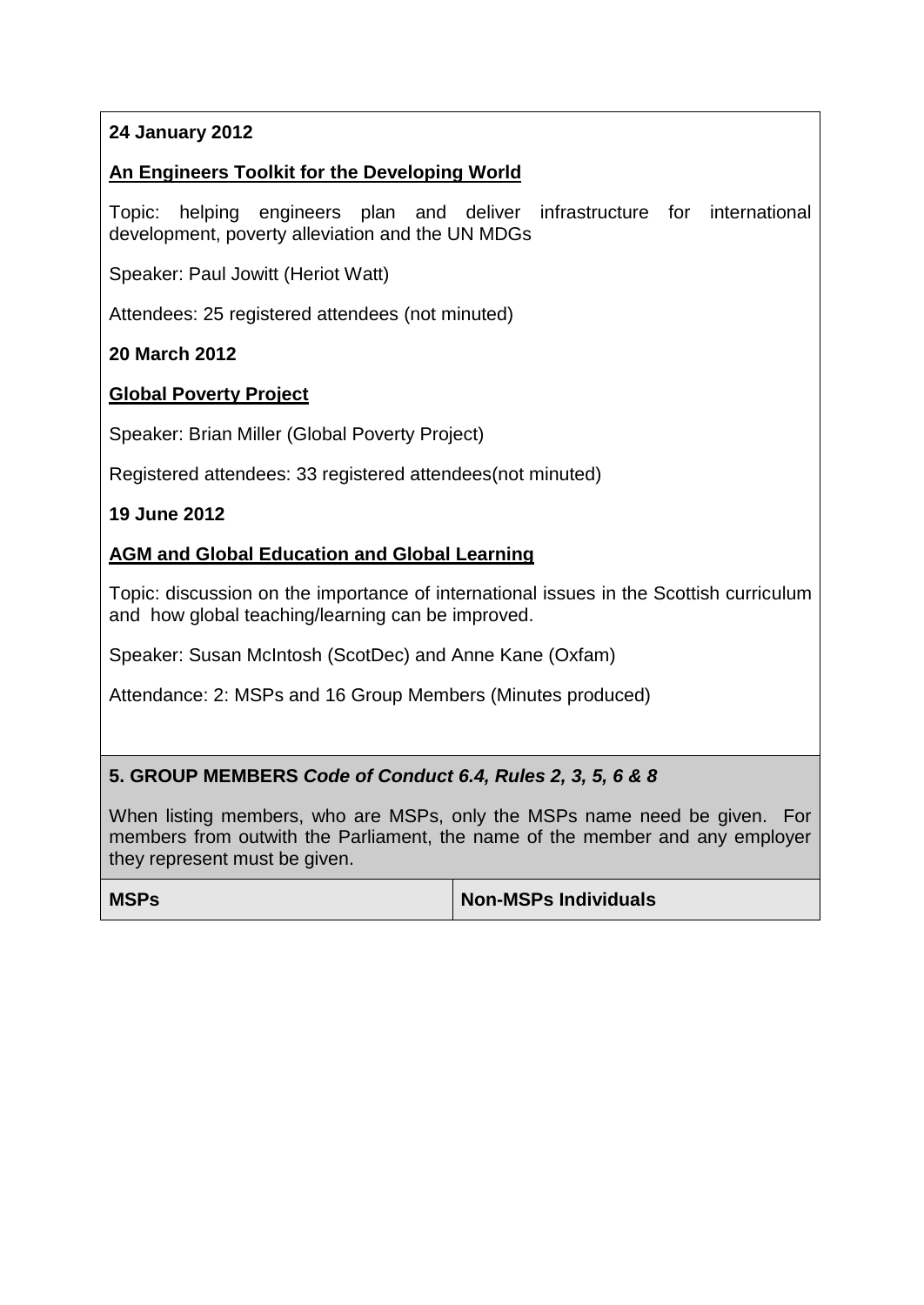| Sarah Boyack MSP          | <b>Peter Griffiths</b>                             |
|---------------------------|----------------------------------------------------|
| <b>Patrick Harvie MSP</b> | <b>Finlay Moir</b>                                 |
| Siobhan McMahon MSP       | Dora Kollar                                        |
| <b>Neil Findlay MSP</b>   | <b>Helen Martin</b>                                |
| <b>David Stewart MSP</b>  | <b>Jenny Simons</b>                                |
| <b>Rhoda Grant MSP</b>    | Michelagh O'Neil                                   |
| Patricia Ferguson MSP     | <b>Bashir Malik</b>                                |
| Hanzala Malik MSP         | Roger Leakey                                       |
| Aileen MacLeod MSP        | J.K. Robert England                                |
| Linda Fabiani MSP         | <b>Trish Hiddleston</b>                            |
|                           | <b>Pat Hiddleston</b>                              |
|                           | Gerda Siann                                        |
|                           | Abiodun Anthony Olowoyeye                          |
|                           | <b>Organisations</b>                               |
|                           | <b>UNA</b>                                         |
|                           | <b>Aid Effectiveness</b>                           |
|                           | <b>SCIAF</b>                                       |
|                           | <b>ScotDec</b>                                     |
|                           | <b>Islamic Relief</b>                              |
|                           | <b>MAF</b>                                         |
|                           | <b>CBM</b>                                         |
|                           | <b>Jubilee Scotland</b>                            |
|                           | The Salvation Army                                 |
|                           | Development Economist (Dundee)                     |
|                           | University of Edinburgh                            |
|                           | Centre for Ecology & Hydrology                     |
|                           | <b>WDM</b>                                         |
|                           | <b>Heriot-Watt University</b>                      |
|                           | <b>NIDOS</b>                                       |
|                           | Scotland Malawi Partnership                        |
|                           | <b>TLM Scotland</b>                                |
|                           | The Leprosy Mission Scotland                       |
|                           | <b>Mercy Corps</b><br>The Vine Trust               |
|                           |                                                    |
|                           | Institute of Aquaculture<br><b>UNESCO Scotland</b> |
|                           | Institute for energy Systems                       |
|                           | One World Development                              |
|                           | <b>International Play Association</b>              |
|                           | Imani Development                                  |
|                           | The Supoy chomphoo phuen foundation                |
|                           | World development movement                         |
|                           | Sight Aid International                            |
|                           | VSO UK                                             |
|                           |                                                    |

# **6. GROUP OFFICERS** *Code of Conduct 6.4, Rule 4*

Please amend titles as necessary e.g. to indicate joint office holders, or preferred titles.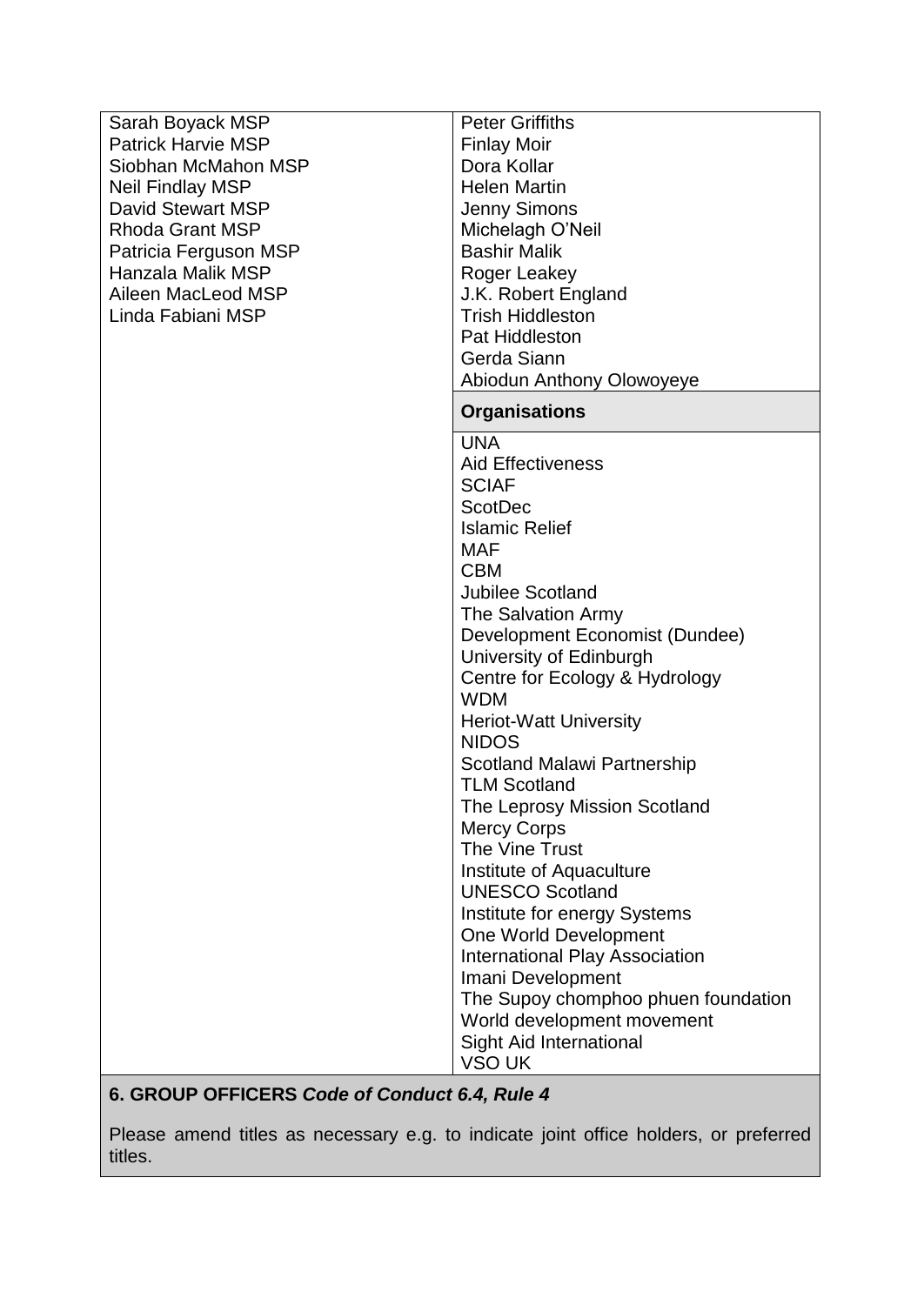| <b>Convener</b>      | Sarah Boyack MSP          |
|----------------------|---------------------------|
| <b>Vice-Convener</b> | <b>Patrick Harvie MSP</b> |
| <b>Secretary</b>     | Vacant                    |
| <b>Treasurer</b>     | Siobhan McMahon MSP       |

# **7. FINANCIAL OR OTHER BENEFITS RECEIVED** *Code of Conduct 6.3.1 & 6.3.6, 6.4 Rule 10*

The group must register any financial or other material benefit received by the group from whatever source, where the value of the financial sum or benefit from any single source exceeds £500 in any one calendar year. This includes donations, sponsorship, subscriptions, hospitality, gifts, visits, provision of services or accommodation or staff assistance. The value of use of Parliamentary facilities need not be registered.

The details requiring to be registered include a brief description of the benefit, the approximate monetary value, the date on which it was received and the source from which it came. Where a consultancy organisation provides benefits, the client on whose behalf these are provided should be named.

| <b>Date</b> | <b>Amount</b> | <b>Description</b> |
|-------------|---------------|--------------------|
| N/A         | N/A           | N/A                |

# **8. GROUP SUBSCRIPTION** *Code of Conduct 6.4, Rule 9*

Where a group charges or proposes to charge a subscription, this must be reasonable and the same for all members. The amount of the subscription should be registered and the purposes for which it is intended to use the subscription.

| Amount per group member per year | No subscriptions |
|----------------------------------|------------------|
| Date subscription applied        | N/A              |

# **9. GROUP STAFF AS PARLIAMENTARY PASS HOLDERS**

If a group makes use of staff issued with a Parliamentary pass, any paid activity undertaken by those staff where the employer benefits from the pass holder's access to the Parliament must be registered. There is no need to state the amount of remuneration. The requirement relates both to staff employed directly by the group and to staff employed by an outside organisation to provide assistance to the group.

| <b>Staff name</b>    |  |
|----------------------|--|
| <b>Title of post</b> |  |